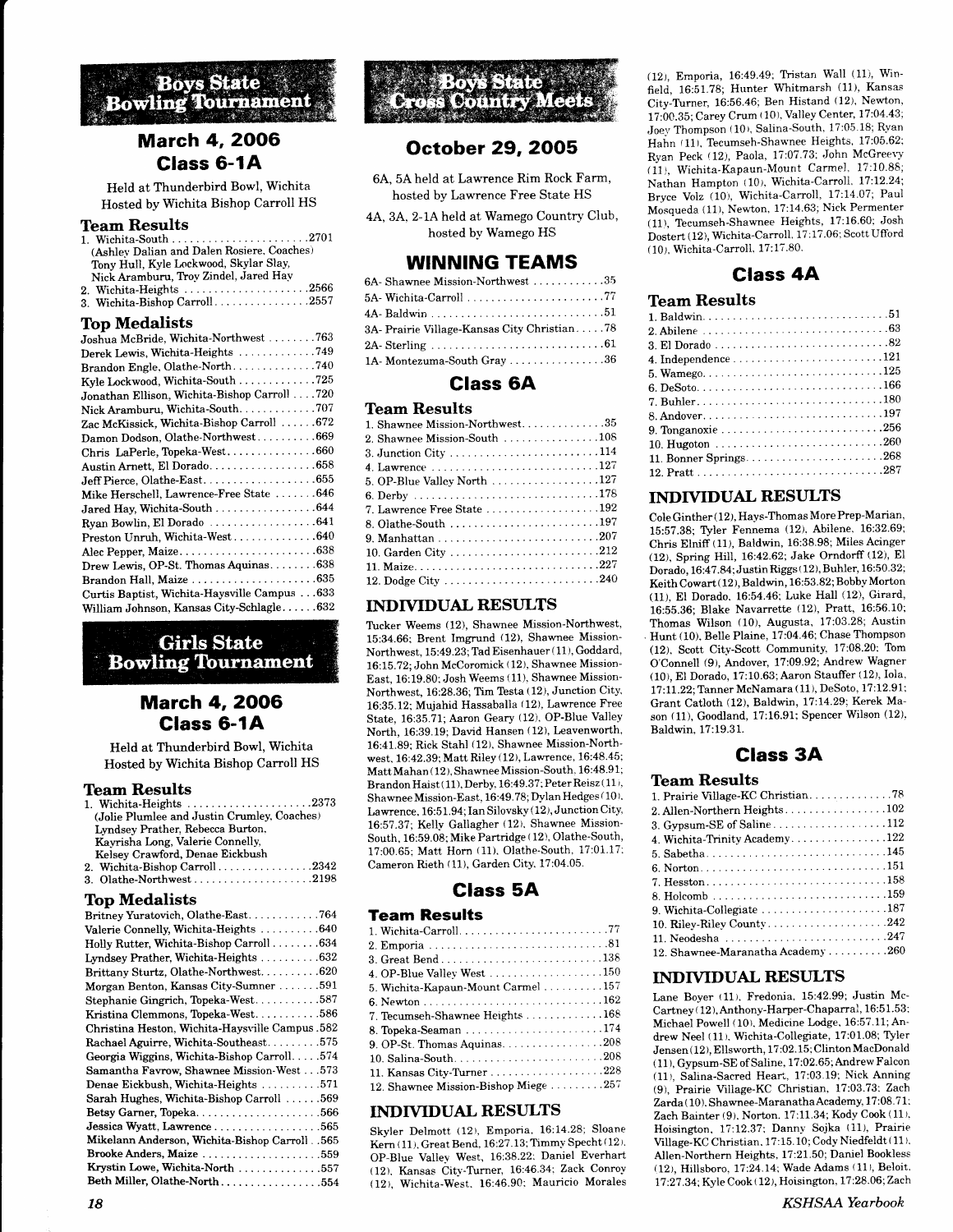Schroeder (12), Hesston, 17:28.72; Nate Whalen (12), Wellsville, 17:29.26; Tim Meahl (12), Allen-Northern Heights, 17:29.90; David Keach (10), Neodesha, 77.33.94.

# Class 2A

## Team Results

| 4. Holton-Jackson Heights. 135           |
|------------------------------------------|
| 5. Sedgwick148                           |
| 6. Winchester-Jefferson County North 161 |
|                                          |
| 8. Peabody-Burns178                      |
| 9. Johnson-Stanton County192             |
|                                          |
|                                          |
| 12. Wakeeney-Trego Community 229         |

#### INDTYIDUAL RESULTS

Andrew Topham (11), Peabody-Burns, 16:30.63; Kaleb Humphreys (10), Sterling, 16:48.75; Drew Busenitz (11), Elbing-Berean Academy, 16:56.41; Nathan Long (12), Wathena, 17:02.78; Sam Leake (9), Sterling,IT:06.32; Mason Stout (12), Sterling, 17:19.38; Wesley Weishaar (11), Winchester-Jefferson County North, 17:26.06; Ronny Dyke ( 10), Belleville, 17:31.03; Kevin Strawn (11), Kinsley, 17:33.71; Caleb Smith (12), Solomon, TT:43.97; Joel Lemon (11), Hill City, 17:45.52; Colby Elder (12), Wathena, 17 :52.22; Randall Wicker (12), Arma-Northeast, 17:55.01; Sean McEntee (12), Leoti-Wichita County, 17:56.51; Nick Boeschling (11), Blue Rapids-Vailey Heights, 17:59.25; Jessie Boyd (12), Cottonwood Falls-Chase County, 18:03.66; Nathan Jurey (11), Oakley, 18:04.70;Brady Wiens (11), Meade, 18:09.88; Claybon Libel (12), Winchester-Jefferson County North, 18:11.01; Colton Mosiman (9), Sedgwick, 18:11.48.

# Glass 1A

## Team Results

| 1. Montezuma-South Gray 36                                        |
|-------------------------------------------------------------------|
|                                                                   |
|                                                                   |
| 4. Tribune-Greeley County 78                                      |
|                                                                   |
|                                                                   |
|                                                                   |
|                                                                   |
|                                                                   |
| 10. Grainfield-Wheatland $\ldots \ldots \ldots \ldots \ldots 161$ |
|                                                                   |
| 12. Almena-Northern Valley 204                                    |

### INDIVIDUAL RESULTS

Chad Herrera ( 12), Deerfield, 16:46.17; David Gibson (12), Randolph-Blue Valley, 16:46.64; Tanner Bartholomew (11), Mankato, 17:20.61;Clyde Redger( 10), Montezuma-South Gray, 17:28.59; Daniel Bucker (12), Rolla, 17:31.53; Juan Robles (1L), Deerfield, 17:35.81; Michael Loring (12), Scandia-Pike Valley. 17:39.82; Karman Selby (12), Brewster, 17:40.60; Sean Jantz (11), Montezuma-South Gray, 17:41.42; Darryl Willard (10), Pratt-Skyline, 17:42.52; Jonathon Collett (12), Brewster, 17:43.24; Adam Davis (12), Lawrence-Bishop Seabury Academy, 17:53.46; Andrew Mishler (11), Tribune-Greeley County, 17:56.71; Clint Bain (11), Ness City, 18:07.13; Kyler Erickson (11), Randolph-Blue Valley, 18:08.19; Evan Fast (12), Goessel, 18:08.81; Scott Mahin (11), Miltonvale, 18:10.49; Scott Carney (12), Sylvan Grove-Sylvan Unified, 18:13.51; Jacob Ritter (10), Rosalia-Flint Hills, 18:14.15; Nathan Stensaas (11) Scandia-Pike Valley, 18:14.89.

**Girls State Cross Country Meets** 

# October 29,2OO5

- 64., 5A held at Lawrence Rim Rock Farm. hosted by Lawrence Free State HS
- 44, 3A,2-lAheld at Wamego Country Club, hosted by Wamego HS

# WINNING TEAMS

| 6A- Shawnee Mission-Northwest 92 |  |
|----------------------------------|--|
| 5A-Topeka-Seaman57               |  |
|                                  |  |
|                                  |  |
|                                  |  |
|                                  |  |

## Class 6A

#### **Team Results**

| 4. OP-Blue Valley North 120                                  |
|--------------------------------------------------------------|
|                                                              |
| 6. OP-Blue Valley Northwest129                               |
| 7. Lawrence Free State 150                                   |
|                                                              |
| 9. Olathe-Northwest $\ldots \ldots \ldots \ldots \ldots 222$ |
|                                                              |
|                                                              |
| 12. Wichita-East236                                          |

#### INDIVIDUAL RESULTS

Laura Roxberg (10), OP-Blue Valley Northwest, 14:50.7 2;Amanda Miller ( 11), Olathe-East, 15:09.90; Tamera Smith (11), Junction City, 15:19.31; Lauren Bonds ( 12), Hutchinson, 15:22.06; Hannah Hayes (9), OP-Blue Valley Northwest, L5 :22. 40 ; Nysha Valencia  $(12)$ , Lawrence Free State, 15:22.64; Kyra Kilwin  $(9)$ , Lawrence Free State, 15:24.08; Kelly Renfro (10), Lawrence, 15:29.67; Keli Russell (9), Olathe-South, 15:38.86;Heather Klotz ( 12), Leavenworth, 15:39.75; Allison Knoll (12), Shawnee Mission-Northwest, 15:40.08; Amie Algrim (11), Garden City, 15:47.73; Anne Dunning (12), OP-Blue Valley North, 15:48.22; Marley Crusch (9), Manhattan, 15:50.09; Rebeka Stowe (10). Olathe-Northwest, 15:50.42; Erika Miller (10), Garden City, 15:52.35; Brooke Grieger (9), Manhattan, 15:54.24; Amy Nackley (12), Shawnee Mission-Northwest, 15:59.21; Lauren Holt (12), OP-Blue Valley North, 16:02.17, Marissa Quillin ( 10), Wichita-Southeast, 16:04.50..

## Glass 5A

### Team Results

| 4. Shawnee Mission-Bishop Miege  110 |
|--------------------------------------|
| 5. Wichita-Kapaun-Mount Carmel  114  |
|                                      |
| 7. Emporia 162                       |
| 8. Shawnee-Mill Valley 193           |
|                                      |
|                                      |
| 11. Tecumseh-Shawnee Heights 301     |
|                                      |

### INDTYIDUAL RESULTS

Michaela Reynolds (10), Emporia, 11:55.40; Kara Windisch (11), OP-Blue Valley West, 11:59.33; Ashley

Wurth (9), OP-Blue Valley West, 12:08.69; Hannah Law  $(9)$ , Topeka-Seaman, 12:22.07; Kelsy Long  $(11)$ , Shawnee Mission-Bishop Miege. 12:30.83; Caroline Hale (9), Tecumseh-Shawnee Heights. 12:31.87: Mallory Brading (12), Topeka-Seaman, 12:32.18; Sydney Messick (11), Topeka-Seaman, 12:32.64; Kash Shuck ( 1 0 ), Valley Center, 12 :33. 03 ; Valerie Bland ( 9), Arkansas City, 12:33.38; Chelsea Clanton (11), Great Bend, 12:33.66; Emily Gilbreath (12), Shawnee-Mill Valley, 12:37 .54; Abby Searle (12), Wichita-Kapaun-Mount Carmel, 12:37.92; Briana Gomez (9), Wichita-Kapaun-Mount Carmel, 12:38.89; Kaitlyn Coen (12), Hays. 12:39.27; Kylene Kirmer (12), Great Bend, 12:39.77; Hayley Charles ( 12 ), Hays, 12:4 1.08; AmandaAkin ( 10 ), Topeka-Seaman, 12:41.51; Heather Coe (11), Emporia, 12:41.74; Annie Pinnell (10), Wichita-Kapaun-Mount Carmel, 12:43.51.

# Class 4A

#### Team Results

| 4. Eudora 106       |
|---------------------|
|                     |
|                     |
|                     |
|                     |
| 9. Belle Plaine 209 |
|                     |
|                     |
|                     |

#### INDIVIDUAL RESULTS

Brittney Graff(11), Eudora, 11:49.43; BreAnna Briggs (9), Wamego, 11:55.32; Laura Nightengale (10), El Dorado, 12:04.82; Elise Terrell (9), Rose Hill, 12:18.98; Kelsey Verhaeghe (11), Baldwin, 12:27.20; Madison Shoemaker (10), Baldwin, 12:21.62; Jessica Stephens (12), Colby, 12.22.08; Megan Ballock (12), Eudora, 12:22.60; Morgan Frehe (11), DeSoto, 12:23.06; Hali Mobley (11), Andale, 12:23.51; Samantha Martin (10), Andale, 12:26.85; Christa Heideman (12), Wamego, 12:29.66; Corinna Papps (9), Baldwin, 12 :30. 3 7 ; Anna Yost (12), Girard, 12:37.02; Courtney Taylor (10), Augusta, 12:39.27; Jennifer Carlson (11), El Dorado, l2:43.24;Amy Pierson (11), Clay Center Community, 12:48.12;Amanda Callaway (9), Belle Plaine, 12:53.85; Heather Garcia (10), Baldwin, 12:57.49; Tatum Kostis ( 11), Mulvane, 12:58.41.

# Glass 3A

### Team Results

| 3. Salina-Sacred Heart125                                        |
|------------------------------------------------------------------|
| 4. Prairie Village-KC Christian140                               |
| 5. Whitewater-Remington $\ldots \ldots \ldots \ldots \ldots 141$ |
|                                                                  |
| 7. Shawnee-Maranatha Academy $\ldots \ldots \ldots 178$          |
| 8. Allen-Northern Heights192                                     |
| 9. Wichita-Trinity Academy218                                    |
| 10. Gypsum-SE of Saline224                                       |
|                                                                  |
| 12. Sabetha235                                                   |

## INDIVIDUAL RESULTS

Annie Martin (10), Riley-Riley County, 11:47.07; Cori Christensen (10), Medicine Lodge, 12:20.64; Jylian Jaloma (11), Atchison-Maur Hill-Mount Academy, 12 :26.35 ; Leah Thompson ( 11 ), Lyons, 12 :37.89; Sydnee  $Cole (11)$ , Phillipsburg,  $12:38.90$ ; Jennifer Butler (11), Bennington, 12:40.29; Hope Winkler (11), Sabetha, 12:40.68; Kelli Kopper (12), Cimarron. l2:43.2I; Crystal Stegman (11), Salina-Sacred Heart, 12:48.83; Sadie Roesner (9), Gypsum-SE of Saline, 12:50.29; Andie Alfers (12), Wichita-Trinity Academy, 12:52.24; Katie Henry (10), Riley-Riley County, 12:56.7I;